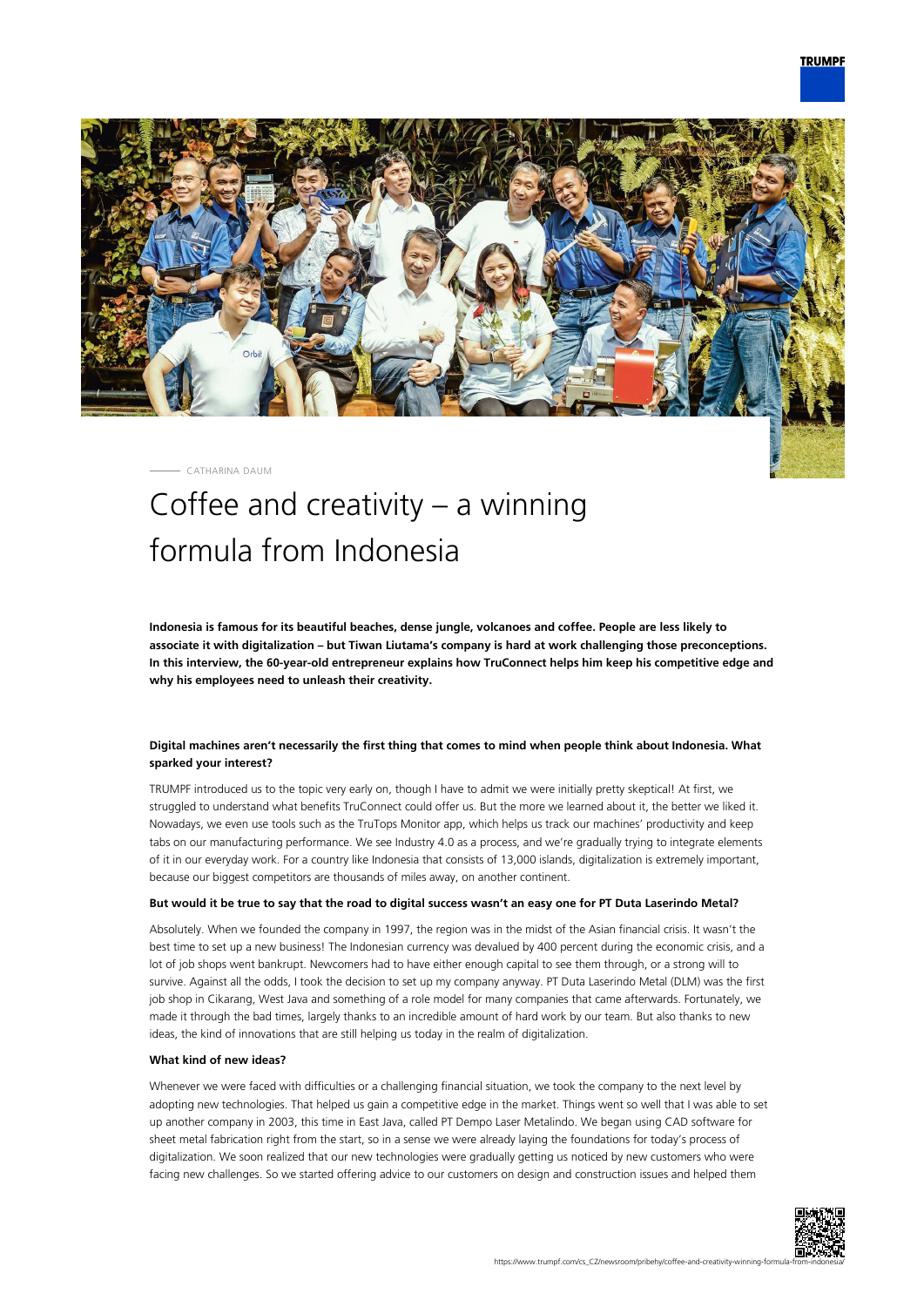

optimize their products.

– Chendra Cahyadi



# **I believe in giving my employees the chance to get creative and develop their own products.**

Tiwan Liutama, managing director PT Duta Laserindo Metal



Fostering a team spirit: Tiwan Liutama believes in empowering and challenging his employees as equal stakeholders.



Well-versed: Tiwan Liutama knows every machine inside out.

# **Nowadays you even have your own in-house design team. Why do you rate that as so important?**

For one simple reason: if a job shop employs creative and talented people, there is always the possibility that they will end up getting bored. They might start to feel that "just" processing orders isn't challenging enough. So I believe in giving my employees the chance to get creative and develop their own products. That process has already given rise to a coffee roaster and an industrial tractor. It takes our company to a new level and poses exciting new challenges for our workforce.

## **But what does a coffee roaster have to do with creativity?**

It may not seem obvious at first glance, but a coffee roaster is a highly sophisticated product that requires some really creative thinking. It's also a great choice for our location, because the first Arabica coffee plantations were established in Java. When we were developing the roaster, we had the smell of coffee beans drifting through the factory all day long. It was great! More and more employees began taking barista courses to learn how to make the perfect cup of coffee. None of it really had a direct link to sheet metal or laser cutting, but my employees were happy! And if that's the price of keeping a spirit of innovation alive here, then I'm happy to pay it.

#### **What else do you do to motivate your staff?**

Well, I think it's very important to challenge talented people by setting them new tasks. In our case, that means getting to grips with the latest technology. We send our employees abroad to trade fairs such as TRUMPF INTECH to broaden their horizons in the field of digitalization. And obviously I encourage them to take whatever training courses they need. I believe that a company can only achieve great things if the management is prepared to support staff who wish to develop both their personal and professional skills. It makes them more motivated and, ultimately, more creative.



**Data may be the new oil, but creativity has always been the most important currency.**

Tiwan Liutama, managing director PT Duta Laserindo Metal

## **You help your employees find their creative side – but what about you?**

I'm no Picasso, but I think he was onto something when he argued that painting should always come before coffee. Obviously in my case it is more a matter of always putting the customer before coffee! I firmly believe that giving customers what they want requires passion and creativity. That's why I often tell the young people in my company that data may be the new oil, but creativity has always been the most important currency.



<sup>–</sup> Chendra Cahyadi